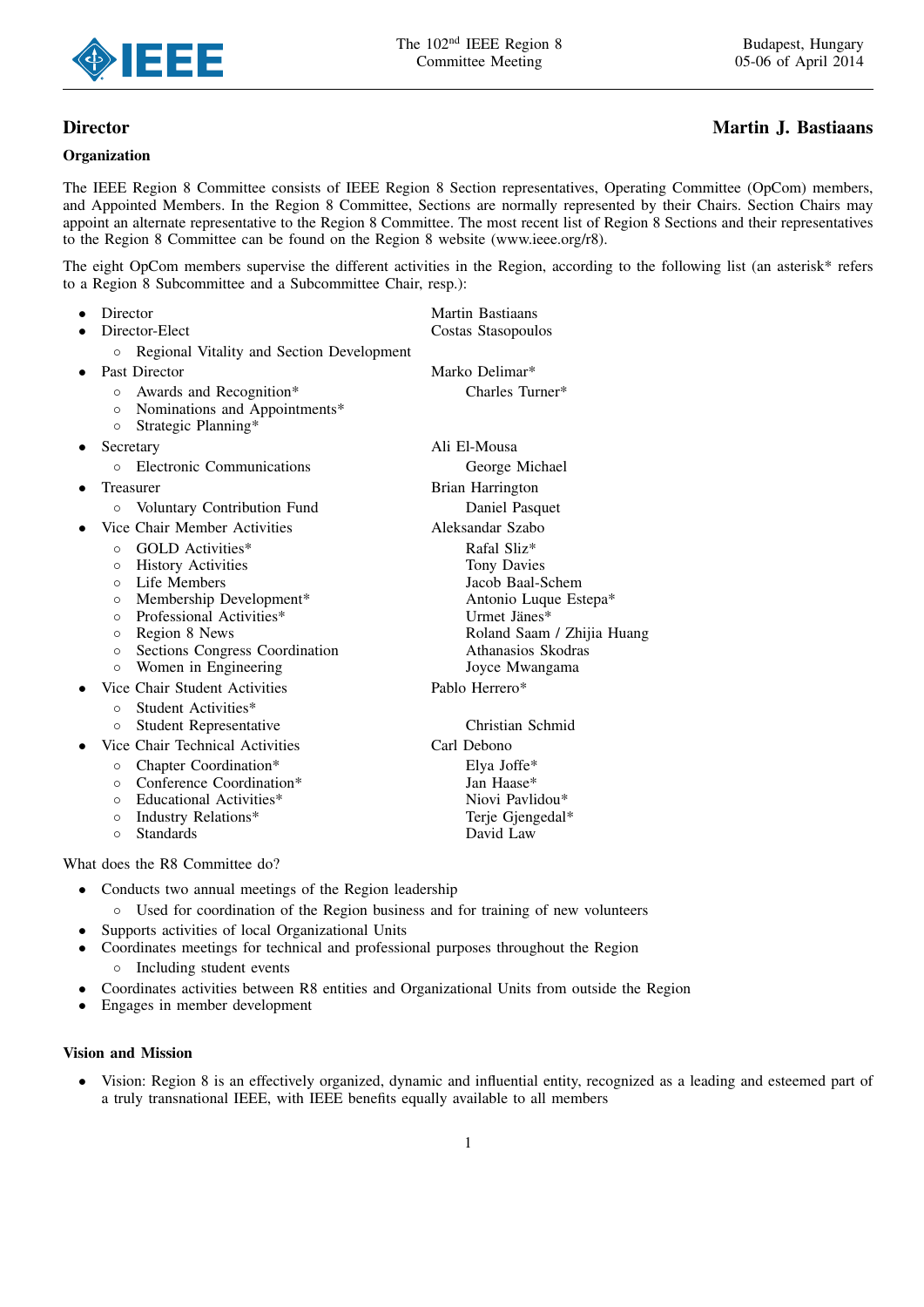

*•* Mission: To serve the needs of the members of the Institute, the profession and society at large, by enhancing and supporting the IEEE's Organizational Units and their activities within Region 8

Key steps to realize the mission

- *•* Provide a platform for coordination, motivation and interaction among Region 8 units
- *•* Provide a link between the Region and other IEEE organizational units
- Work to achieve smooth and effective operations in different countries
	- *◦* recognizing cultural differences, and
	- *◦* effectively cooperating with national societies and other organizations
- Expand IEEE presence and activities to new geographic areas in Region 8
- *•* Promote the transnational nature of IEEE within the Region and the Institute

#### General focus points for 2013-14

- *•* Revitalize less active Sections, Chapters, Affinity Groups, Student Branches
- *•* Help Subsections that reside directly under the Region to become a full Section
- Explore the possibility for new Geographic Units in those parts of our Region where no Sections exist
- *•* Assist with the legal registration of Sections where required
- *•* Be aware of the diversity in the Region (for instance, with respect to Member Development, Women in Engineering, Industry Relations, ...)
- Be aware of compliance and governance vs. frustration of volunteers (for instance, with respect to Section registration, Section reserves, Section Officers term limits, mandatory use of financial software,...)

 $(2013)$ : 55921 (55288); up by 633 = 1.1% (2013): 40836 (39651); up by  $1185 = 3.0\%$  $(2013)$ : 15085 (15637); down by 552 = 3.5%

# Geographic unit and membership statistics

Statistics on 31 December 2013 (2012)

| 56    | (56)    | Sections |                                                                                 |                  |
|-------|---------|----------|---------------------------------------------------------------------------------|------------------|
| 10    | (10)    |          | <b>Subsections</b>                                                              |                  |
| 552   | (543)   |          | Society Chapters                                                                |                  |
| 71    | (68)    |          | <b>Affinity Groups</b>                                                          |                  |
| 449   | (416)   |          | <b>Student Branches</b>                                                         |                  |
| 125   | (106)   |          | <b>Student Branch Chapters</b>                                                  |                  |
| 58    | (55)    |          | <b>Student Branch Affinity Groups</b>                                           |                  |
| 78597 | (77909) |          | <b>Members</b>                                                                  | 28 February 2014 |
| 55652 | (55831) |          | Non-students                                                                    | 28 February 2014 |
| 22935 | (22078) |          | <b>Students</b>                                                                 | 28 February 2014 |
| 81137 | (79767) |          | Society membership                                                              |                  |
|       |         |          | tatullandi an cannon dha ciliffeanach an cuideachtar agus dan 91. Deachdaireach |                  |

Distribution over the different membership grades 31 December:

|                                                               |  | $\sim$ SM $\pm$ |  | $M \mid AM \mid GSM \mid SH$ |  |
|---------------------------------------------------------------|--|-----------------|--|------------------------------|--|
| $31-12-2012$   7   973   5955   46350   2546   11658   10420  |  |                 |  |                              |  |
| $31-12-2013$   7   1027   6389   46110   2119   12036   10909 |  |                 |  |                              |  |

Distribution over the different membership grades 28 February (after service deactivation):

|                                                            |  | FI SMI |  | $M \mid AM \mid GSM \mid SH$ |  |
|------------------------------------------------------------|--|--------|--|------------------------------|--|
| $28-02-2013$   7   991   5539   31930   1184   9691   5946 |  |        |  |                              |  |
| 28-02-2014   7   1031   5812   32862   1124   8836   6249  |  |        |  |                              |  |

#### Strategic challenges

After studying recent Section reports and carrying out a survey among the Region 8 Committee members, the Region 8 Strategic Planning Subcommittee has defined the following three primary strategic challenges:

- *•* Go to industry!
	- *◦* Make IEEE a professional home for people in industry
	- *◦* Make IEEE more attractive for industry professionals (local benefits)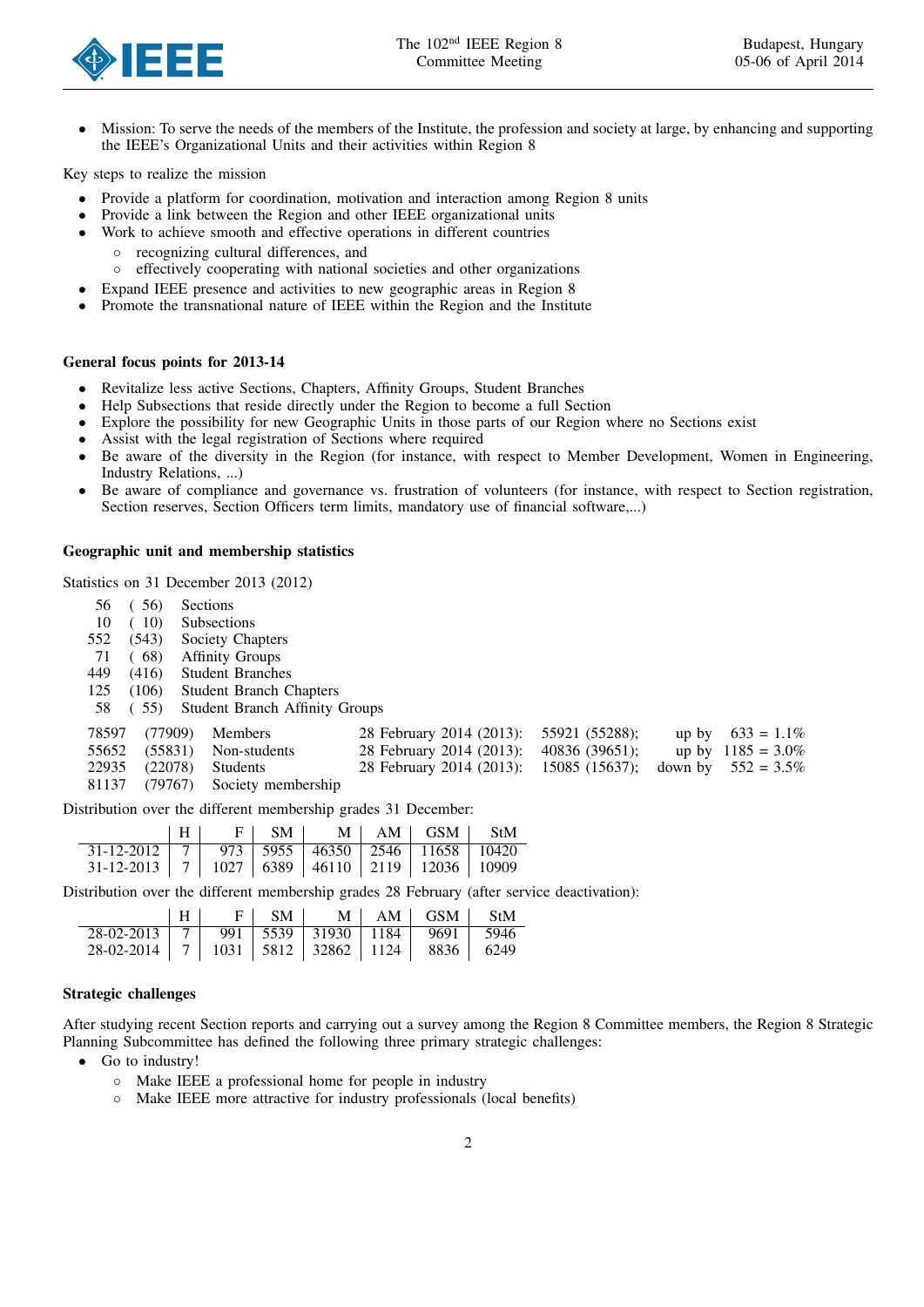

- *◦* Consider "corporate membership" models
- *•* Increase IEEE's footprint!
	- *◦* Increase IEEE visibility (technologists, public and media)
	- *◦* Raise awareness about IEEE among non-government and government organizations active in technology
- *•* Think education!
	- *◦* Pre-university and lifelong education
	- *◦* Accreditation? Certification?
	- *◦* Soft skills? Merging professional activities and educational activities

### Recent and upcoming major events in Region 8

- *•* R8 OpCom meeting, Dubai, United Arab Emirates, 25-27 January 2013
- *•* R8 Subcommittee face-to-face meetings, Madrid, Spain, 19 April 2013
- **•** R8 Committee meeting, Madrid, Spain, 20-21 April 2013 (100th meeting)<br>**•** R8 OpCom meeting, St. Petersburg, Russia, 12-14 July 2013
- *•* R8 OpCom meeting, St. Petersburg, Russia, 12-14 July 2013
- *•* R8 Committee meeting, Sarajevo, Bosnia and Herzegovina, 5-6 October 2012 (101st meeting)
- *•* R8 OpCom meeting, Floriana, Malta, 24-26 January 2014
- **•** R8 Subcommittee face-to-face meetings, Budapest, Hungary, 4 April 2014<br>**•** R8 Committee meeting, Budapest, Hungary, 5-6 April 2014 (102nd meeting
- *•* R8 Committee meeting, Budapest, Hungary, 5-6 April 2014 (102nd meeting)
- **•** R8 Student and Young Professional Congress (R8 SYP 2014), Krakow, Poland, 6-10 August 2014<br> **•** R8 Committee meeting Amsterdam 21-22 August 2014 (103rd meeting) in conjunction with Sec
- *•* R8 Committee meeting, Amsterdam, 21-22 August 2014 (103rd meeting), in conjunction with Sections Congress

### Recent and upcoming Region 8 conferences

- *•* EUROCON 2013, Zagreb, Croatia, 1-4 July 2013
- *•* AFRICON 2013, Pointe aux Piments, Mauritius, 9-12 September 2013
- *•* MELECON 2014, Beirut, Lebanon, 13-16 April 2014
- *•* ENERGYCON 2014, Dubrovnik, Croatia, 13-16 May 2014
- *•* HISTELCON 2015, Israel, August 2015

#### Recent and upcoming Section anniversaries (25, 40, 50, 60)

- 28 March 2013, Norway, 50th anniversary<br>• 12 June 2013 Finland 40th Anniversary
- 12 June 2013, Finland, 40th Anniversary<br>• 12 July 2013, Germany, 50th anniversary
- *•* 12 July 2013, Germany, 50th anniversary
- *•* 18 November 2013, Western Saudi Arabia, 25th anniversary
- *•* 18 August 2014, Turkey, 25th Anniversary
- 5 October 2014, Israel, 60th Anniversary<br>• 20 February 2015, Kuwait, 25th annivers
- *•* 20 February 2015, Kuwait, 25th anniversary
- 20 March 2015, Sweden, 50th Anniversary<br>• 15 August 2015, Romania, 25th anniversary
- *•* 15 August 2015, Romania, 25th anniversary
- 15 August 2015, Russia, 25th anniversary<br>• 8 September 2015, Foynt, 60th Anniversa
- *•* 8 September 2015, Egypt, 60th Anniversary

### Recent and upcoming dedications of IEEE Milestones

- Invention of Holography, 1947 London, England, Dedicated 12 June 2013 - UK & Rep of Ireland Section Krka-Šibenik Electric Power System, 1895
- Sibenik, Croatia, Dedicated 5 July 2013 Croatia Section
- *•* Rheinfelden Hydroelectric Power Plant, 1898-2010
- Rheinfelden, Germany, to be dedicated 25 September 2014 Germany Section

The original Rheinfelden plant was an outstanding achievement in Europe's early large-scale generation of hydroelectric power. It was important for its 17,000 horsepower (12,500 kilowatt) output, for pioneering three-phase alternating current later adopted around the world, and using 50-Hertz frequency which afterwards became standard in most countries.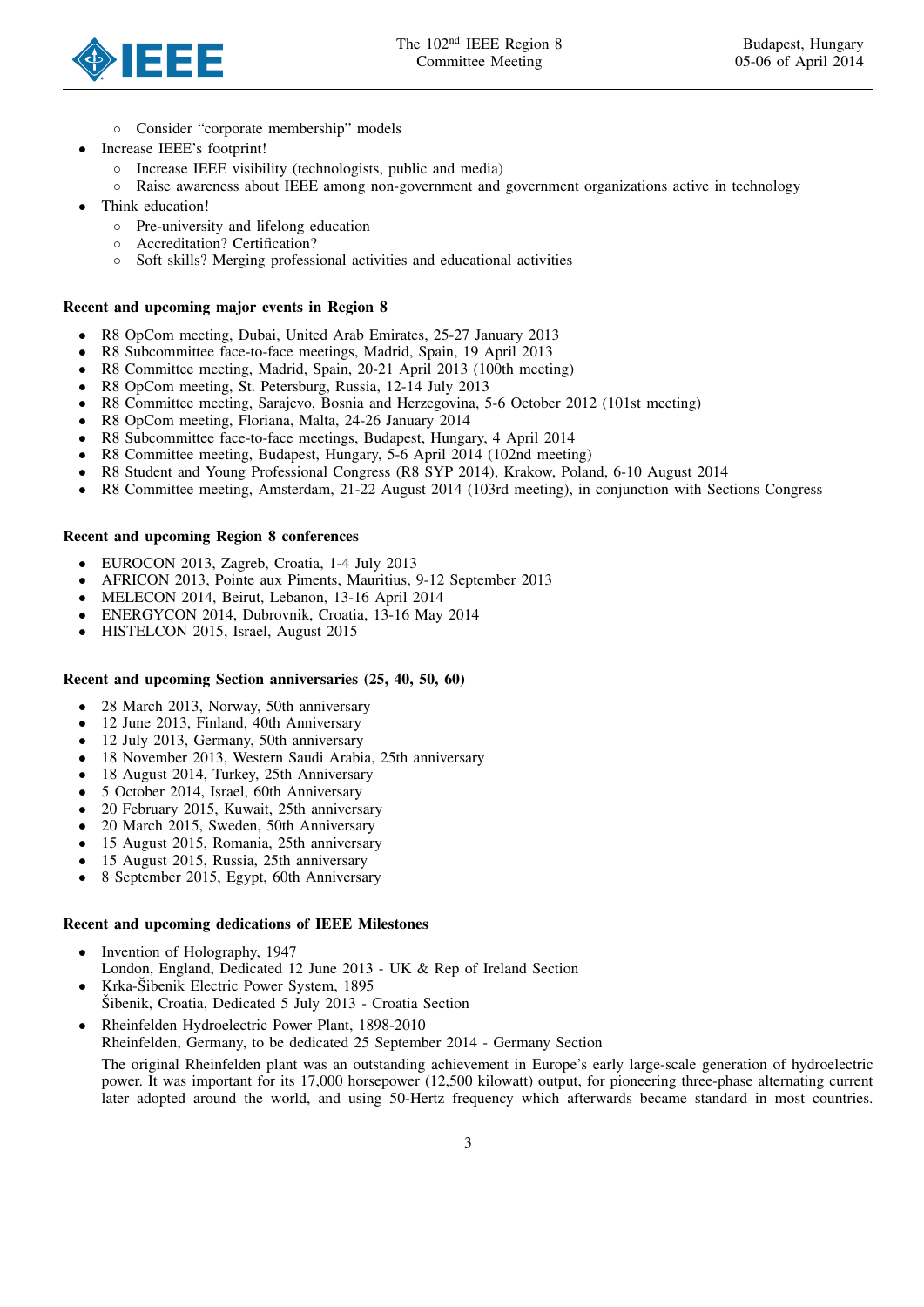

Gradually, Rheinfelden entered into joint operation with other stations, from which the interconnected network of continental Europe evolved.

- *•* Two Milestones are under consideration for dedication in 2014:
	- *◦* First generation and experimental proof of electromagnetic waves, 1886-1888; Karlsruhe, Germany
	- *◦* First breaking of Enigma code by the team of Polish Cipher Bureau, 1933-1939; Warsaw, Poland

# Awards and recognitions

During the Region 8 Committee meeting in Sarajevo on Sunday 6 October 2013, the following Region 8 awards have been presented/announced:

- *•* 2013 Region 8 Volunteer Award
- Samir Shaheen, Egypt Section: in recognition of his outstanding services to the Egypt Section.
- *•* 2013 IEEE GOLD Affinity Group Hall of Fame Award
- Tunisia GOLD Affinity Group, Habib M. Kammoun

During an award ceremony in Paris on Monday 9 December 2013, the 2013 SEE-IEEE Alain Glavieux Joint Award has been presented to Jean-Christophe Baillie: For the design of an operating system for autonomous robots and its wide application in the industry and the digital society.

 $SEE = Société de l'Electricité, de l'Electronique, et des Technologies de l'Information et de la Communication$ 

# News from Member and Geographic Activities (MGA)

Current MGA-related issues that are directly relevant to Region 8.

# MGA's winning aspiration

- *•* To be the best-in-class association for technical professionals in the world by
	- *◦* Delivering an exceptional membership experience (50% or more of members rating as IEEE membership "top box" or "very satisfied")
	- *◦* Expanding IEEE's global membership presence.
	- *◦* Developing and supporting a positive professional development experience for volunteers who deliver the IEEE experience.
- *•* How will we win?
	- *◦* By delivering high quality IEEE branded products and service to meet gaps in member satisfaction
	- *◦* By having volunteer and geo units participating with the winning aspiration and associated objectives
	- Through locally authentic strategies and experiences
	- *◦* By exploring and implementing innovative and experimental models for member engagement

# MGA's current priority projects

- Professional Productivity & Collaboration Tools
	- Target professional needs of authors, researchers, and current/potential IEEE members by developing tools to:
		- *◦* remotely collaborate in a seamless way
		- *◦* strengthen connections with the global community of technology professionals
		- *◦* access and manage the information they need in their profession in a very efficient way
		- *◦* accelerate research and publication with improved tools
		- *◦* facilitate professional development and networking

IEEE does not want to create "yet another" general purpose social networking platform (e.g., Facebook, Linkedin, Google+) but to create a specialized service with a scope and depth of expertise in engineering and technology not found in general social networks. It is a joint effort by MGAB (Member and Geographic Activities Board), PSPB (Publication Services and Products Board) and TAB (Technical Activities Board), and it has a joint volunteer-staff steering committee.

- *•* Careers
	- Develop a comprehensive plan to improve career offerings in the IEEE
		- *◦* Developing enterprise-wide career portfolio
		- Researching and developing career products for members mentoring and resume service
		- *◦* IEEE ResumeLab, see htttp://ieee.org/resumelab

IEEE ResumeLab, a new member benefit, is an online service that allows IEEE members to develop a resume or curriculum vitae using a wide array of resume templates. Members can also perform mock interviews using over 900 potential interview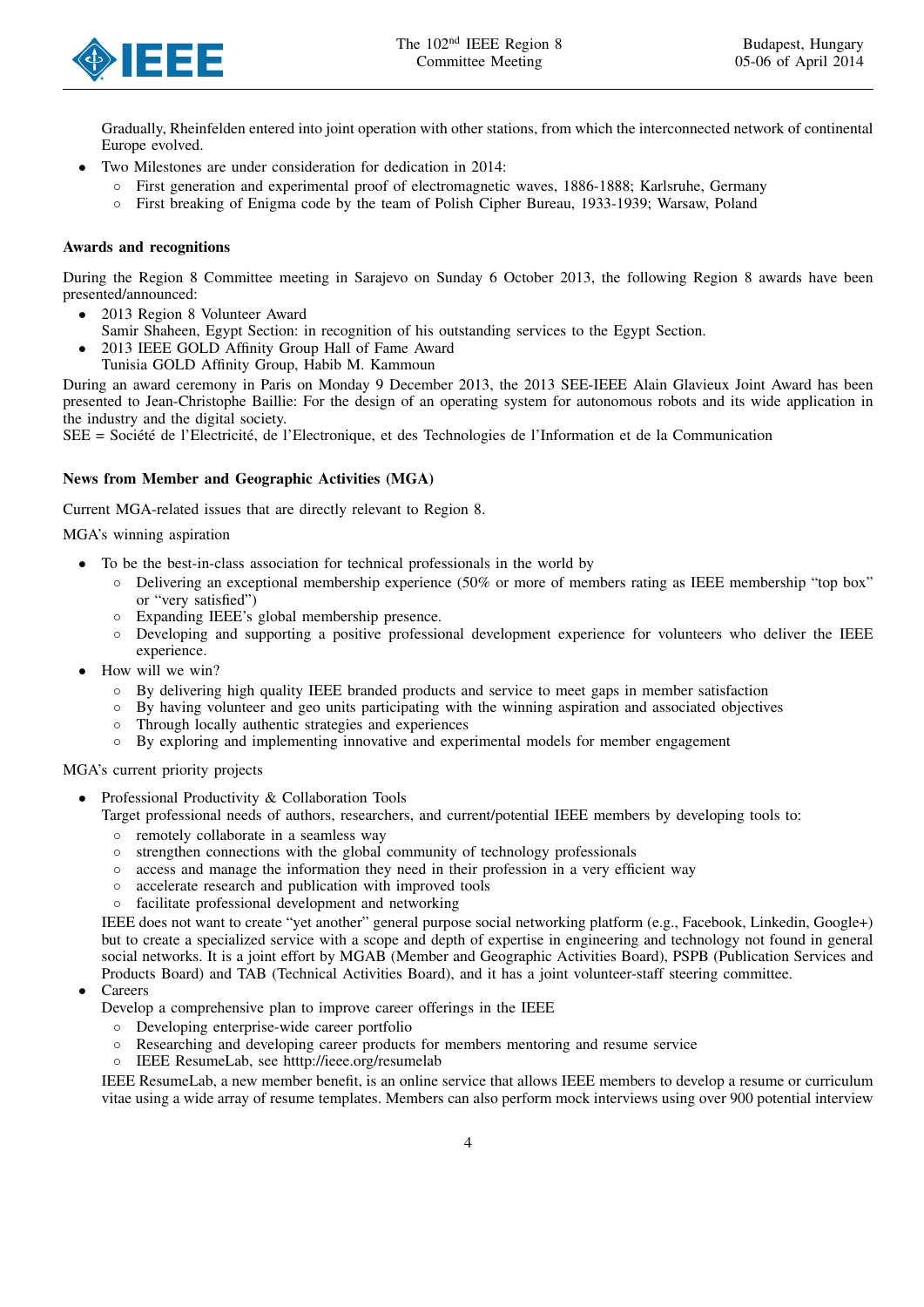

questions or develop letters, portfolios, and skills assessments to use during the interview process. Best of all, the information developed on IEEE ResumeLab is easily shared with potential employers, mentors, or colleagues via a personalized Web site.

*•* Transition of IEEE GOLD to IEEE Young Professionals, see http://www.ieee.org/yp.

The rationale is twofold:

- Young Professionals is a much more recognizable name that reflects the makeup of the organization, while GOLD is not only hard to understand but in many cultures associated with older generations.
- The new name reflects a change in focus by the organization to emphasize meeting the career needs of young professionals.

Other forthcoming changes are:

- *◦* Young Professionals will become a "Membership"
- Members within 15 years of first degree will be included by default
- **Section Vitality Dashboard**

Develop a monitoring tool for use by Section leaders that provides real time, top-down status view of their Section's vitality metrics. All current Section Chairs, Vice Chairs, Secretaries, Treasurers and Membership Development Chairs automatically have access to the Dashboard as well as designated SAMIEEE users.

Phase I of the Section Vitality Dashboard was launched in December 2013 and includes:

- *◦* Current information unique to their Section
- *◦* Statistics by Society, Technical Council, Special Interest Group, Technical Community and Grade
- *◦* Current volunteers and volunteer history
- *◦* Links to other performance metrics such as Year over Year membership numbers and a 5 year trend
- *◦* Links to create Surveys, Polls and Group Scheduling
- *◦* Links to vTools, SAMIEEE, eNotice, Web conferencing, and IEEE online rosters

The URL is http://www.ieee.org/societies communities/geo activities/dashboard.html; the dashboard itself is available at https://analytics.ieee.org/analytics/saw.dll?dashboard.

*•* Volunteer Leadership Training Program

In 2013, MGA kicked off a pilot called Volunteer Leadership Training Program (VoLT), designed to accelerate the volunteer experience. The objective is to expose volunteers to a more in-depth learning experience of the broader IEEE structure and organizational units outside of MGA. They will also acquire practical leadership skills that can be applied in their professional environment. Five Region 8 members participated in the pilot: Gloria Chukwudebe (Nigeria), Habib M. Kammoun (Tunisia), Jesus Fraile Ardanuy (Spain), Khaled Mokhtar (Egypt), and Evgen Pichkalyov (Ukraine). Each one has been assigned a mentor, who is a more seasoned volunteer well versed in IEEE. The final outcome is to have a more interested and motivated IEEE volunteer and an increased pool of candidates for leadership positions.

A second pilot will be conducted in 2014 with new volunteers (2-3 per Region) to be trained.

- *◦* First three months: Focus on IEEE foundational overview
- Second three months: Focus on leadership

An assessment will be carried out on the potential long-term impact to local volunteer leader succession planning. *•* Member communications

- *◦* Design a program to ensure that members have better control over the communications they receive
- *◦* Define the requirements for a member interface in IBP (IEEE Business Platform) that allows members to define preferences for communications they receive: opt-out by category, frequency, method, etc.
- *•* Extranet for volunteers
	- *◦* Volunteer portal; the vision is to have a single easy to use interface separate from ieee.org
	- *◦* Project presently on hold until launch of PPCT; tools from PPCT will likely be incorporated into the extranet for volunteers.
- *•* Mobile app strategy
	- *◦* Developing a centralized mobile application development strategy; lead by Marketing, Sales & Design Staff
	- *◦* Any smart phone user that points their web browser to http://spectrum.ieee.org will automatically be directed to a special version of the Spectrum website optimized for display on the smaller screen of smart phones. This is the latest byproduct of the move to HTML5 that the main Spectrum web site completed last May.

# Other ongoing projects

*•* Fellow Directory

The newly redesigned Fellow Directory is an online search and networking tool. In addition to allowing members to network with Fellows, the directory can be used by members and non-members to find references when nominating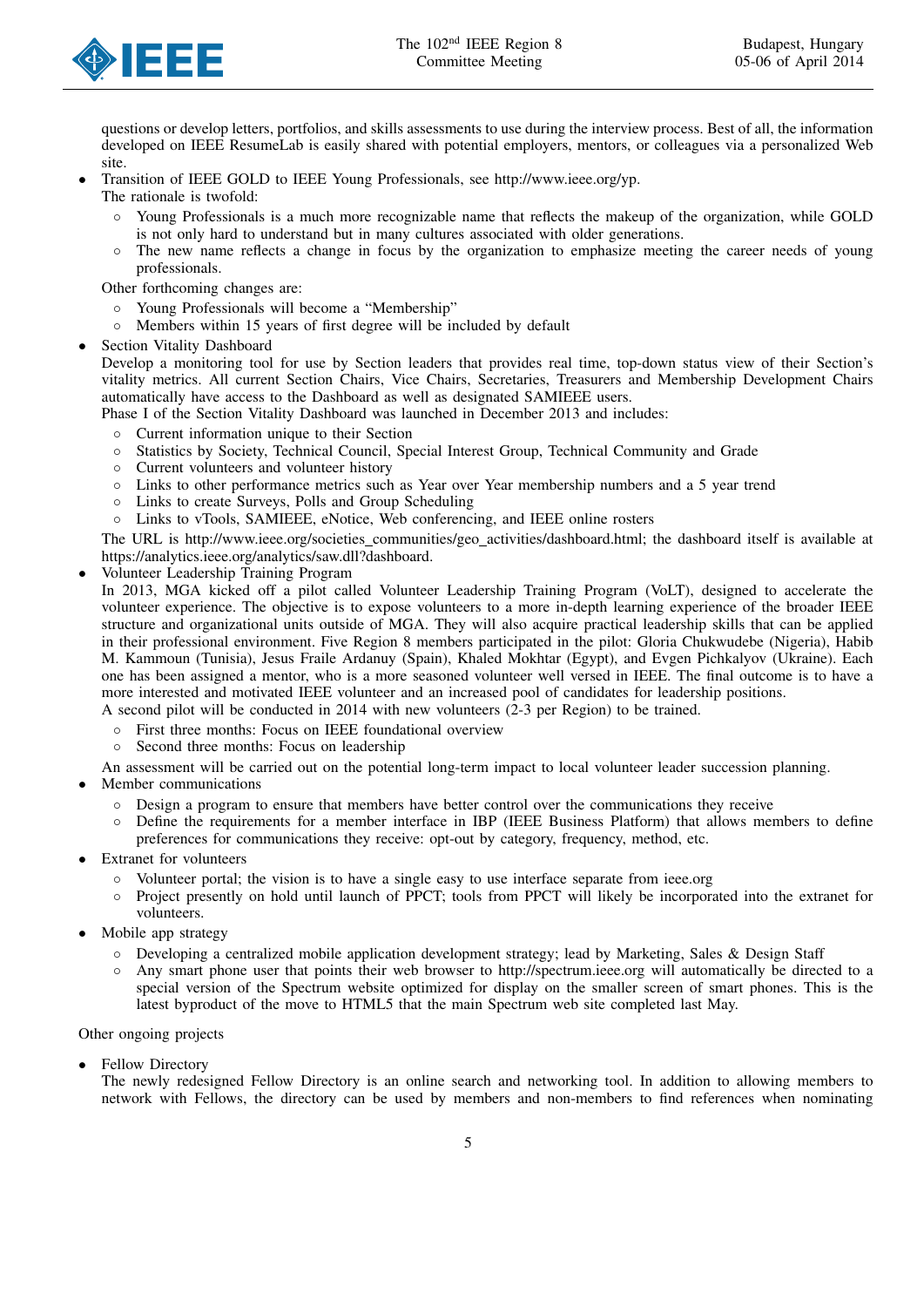

members to the Fellow grade. The directory is available via the left-hand menu in http://www.ieee.org/fellows or directly at http://www.ieee.org/membership services/membership/fellows/fellowsDirectory.html

*•* GoogleApps@IEEE

With GoogleApps@IEEE, see http://www.ieee.org/googleapps, members gain a robust capability for messaging with access to e-mail, calendar, and contact services from any Internet-connected computer. In addition, members will also have access to Google Drive, Google+, and Picasa. With the use of these services there are varying degrees of privacy. GoogleApps@IEEE is available to members at no additional cost. Users will have access to:

- *◦* a unique IEEE e-mail address (e.g., John.A.Doe@ieee.org);
- *◦* mail forwarding or e-mail inbox (Gmail);
- 30 gigabytes of shared storage (Gmail and Google Drive);
- *◦* 99.9 percent up time guaranteed by Google;
- *◦* advertisement-free Gmail;
- storage of files in the cloud for easy sharing and access from anywhere via Google Drive.
- *•* NetSuite adoption

The objective is to move towards full NetSuite adoption by developing it as a useful tool for Sections. Ultimately, the goal is full adoption by all Sections on an individual transaction basis. This is important for IEEE to meet its worldwide legal financial reporting commitments. However, at the current time there will be no withholding of rebates for Sections that do not report using NetSuite, provided that Section volunteers attempt to use NetSuite and unit financial reporting is received prior to the annual date of 31 March (same process as for last year's reporting). The office of IEEE Chief Financial Officer, Tom Siegert, will be working directly with Sections and Regions individually to get their feedback on how to make NetSuite a useful tool and to assist Sections with adoption.

- *•* Volunteer Communications Strategy Ralph Ford and Cecelia Jankowski will develop an approach for improving communications of MGA Board actions to geographic units and vice-versa, as well as tracking issues in Regions.
- *•* Volunteer Compliance Training
- The Ad Hoc Code of Conduct and Policy Review Committee (2013-2014) has been charged to achieve a robust ethics and compliance program based on best practices applicable to IEEE. The training will contain on-line, self-paced courses on such topics as: Harassment; Conflicts of Interest; Anti-trust; Anti-bribery; Sanctions, Boycotts and Export Controls; Data Privacy and Security; and Code of Conduct. The specific volunteer position (e.g., Section Chair or Treasurer) determines the course assignment(s).

# Miscellaneous

Two IEEE Ad Hoc Committees reporting to the Board of Directors that focus on Region 8 specific issues have worked in 2013:

- IEEE Ad Hoc Committee on Activities in Africa, chaired by Vincent Kaabunga; the Ad Hoc Committee shall review and report on IEEE current activities in Africa, including scope, geographical distribution, and observable trends; and shall pursue collaborative opportunities with the IEEE-UNESCO Working Group and the Workforce Development Working Group of the IEEE Humanitarian Ad Hoc Committee. Focus of the activities lie in the area of engineering capacity building and educational activities (at all levels: pre-university, university, and continuing education);
- *•* IEEE Ad Hoc Committee on Activities in Europe, chaired by Marko Delimar; the Ad Hoc Committee shall develop and oversee implementation of strategies to provide greater support to and a unified advocacy voice for the nearly 60,000 IEEE members who live within the countries of the European Union.

Presidential visits:

- In April 2013, the IEEE Presidents, accompanied by some IEEE Staff members, visited several countries in Africa; see also the above-mentioned Ad Hoc Committee on Activities in Africa.
- *•* A visit of President Peter Staecker to Portugal (Lisbon, Coimbra and Porto), accompanied by Directors Jose Moura (Division ´ IX Director and – with Portugal Section Chair Ruiz Cruz – one of the main organizers of this event), Gianluca Setti (Vice-President Publication Services and Products), and Martin Bastiaans (Region 8 Director), took place 29 September – 2 October 2013. The purpose was to contact and establish closer relations with the local technical community (government, business, academia).
- The second visit of two President-led delegations to (sub-Saharan) Africa took place 3-15 November 2013 with visits to Tanzania, Kenya and Ghana.
- *•* President Roberto de Marca visited several Sections in the Middle East in January 2014: Qatar (18 January), United Arab Emirates (19-21 January), Egypt (22-26 January) and Jordan (27-29 January).

The monograph "A short history of IRE Region 9 / IEEE Region 8" is now available online at the IEEE Global History Network: